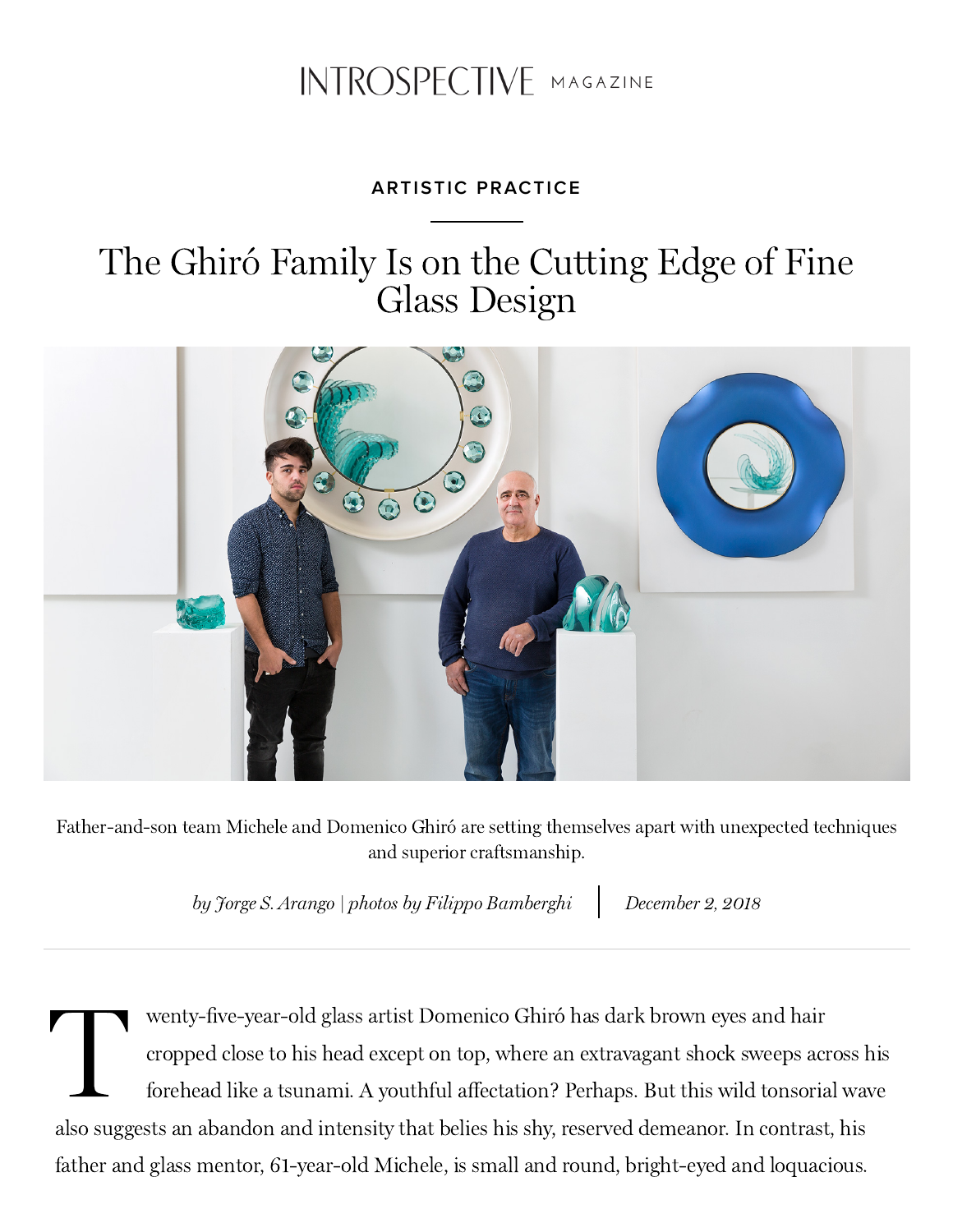

Domenico Ghiró examines a concave glass disc at the workshop outside of Milan. Top: Domenico and Michele Ghiró stand in their gallery.

As they conduct a tour of , in the municipality of Pieve Emanuele, about eight miles south of Milan, Michele does most of the talking. But it is Domenico's fertile imagination that conceived the majority of works on display: biomorphic sculptural forms mounted on brass stands; a design for a fountain with six-foot glass panels evoking sprays of water; round and square mirrors surrounded by sunbursts of jewel-toned glass; slender, statuesque lighting. It is abundantly clear that this young man is totally immersed in his medium. "My social life has suffered," he admits. "But I don't come here to work. I come here to have fun and explore."

The studio's origins go back to the mid-1990s. That's when Michele, an emerging talent, began working in the atelier of internationally renowned glass artist Giorgio Berlini, who, starting in the 1960s, collaborated with [Salvador Dalí](https://www.1stdibs.com/creators/salvador-dali/art/), Luciano Minguzzi, [Piero Fornasetti](https://www.1stdibs.com/creators/fornasetti/furniture/) and other creative masters. Michele, who still designs some projects and advises on the technical aspects of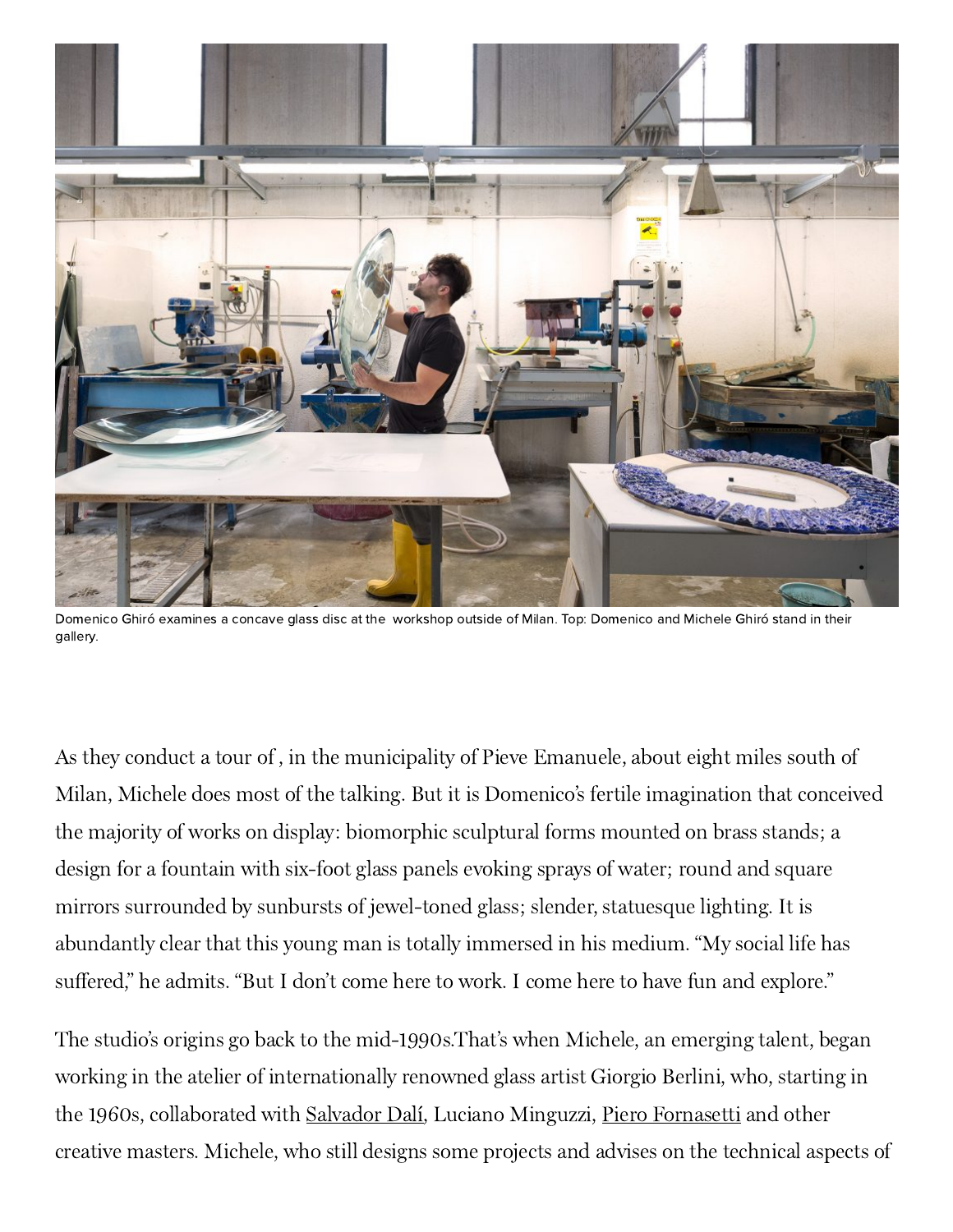most, eventually assumed control of Berlini's business and, in 2004, established his own studio. There, he set up the Glass Academy to teach and preserve traditional glass-making techniques and also produce gifts and accessories, as well as continue to participate in collaborations with, among others, [Barnaba Fornasetti](https://www.1stdibs.com/introspective-magazine/barnaba-fornasetti/), [Roberto Rida](https://www.1stdibs.com/search/furniture/?q=roberto%20rida) and artist-poet Bruno Fael. In 2014, Michele moved his operation to its present, larger location.



Left: Domenico Ghiro stands before a table topped with pieces of two torchères. Right: Domenico grinds a block, or "rock," of glass.

Domenico began working in the studio when he was 17. "I was hungry for knowledge and spent day and night here," he says. The Glass Academy closed after 10 years. "For me it was a great sorrow," says Domenico, "because it is precisely there that I grew up as an artist and a person, from there that the love I feel for this craft was born. I could not allow all the work of my father's life to be lost." So, Domenico reimagined the studio, focusing it on furniture, lighting and artistic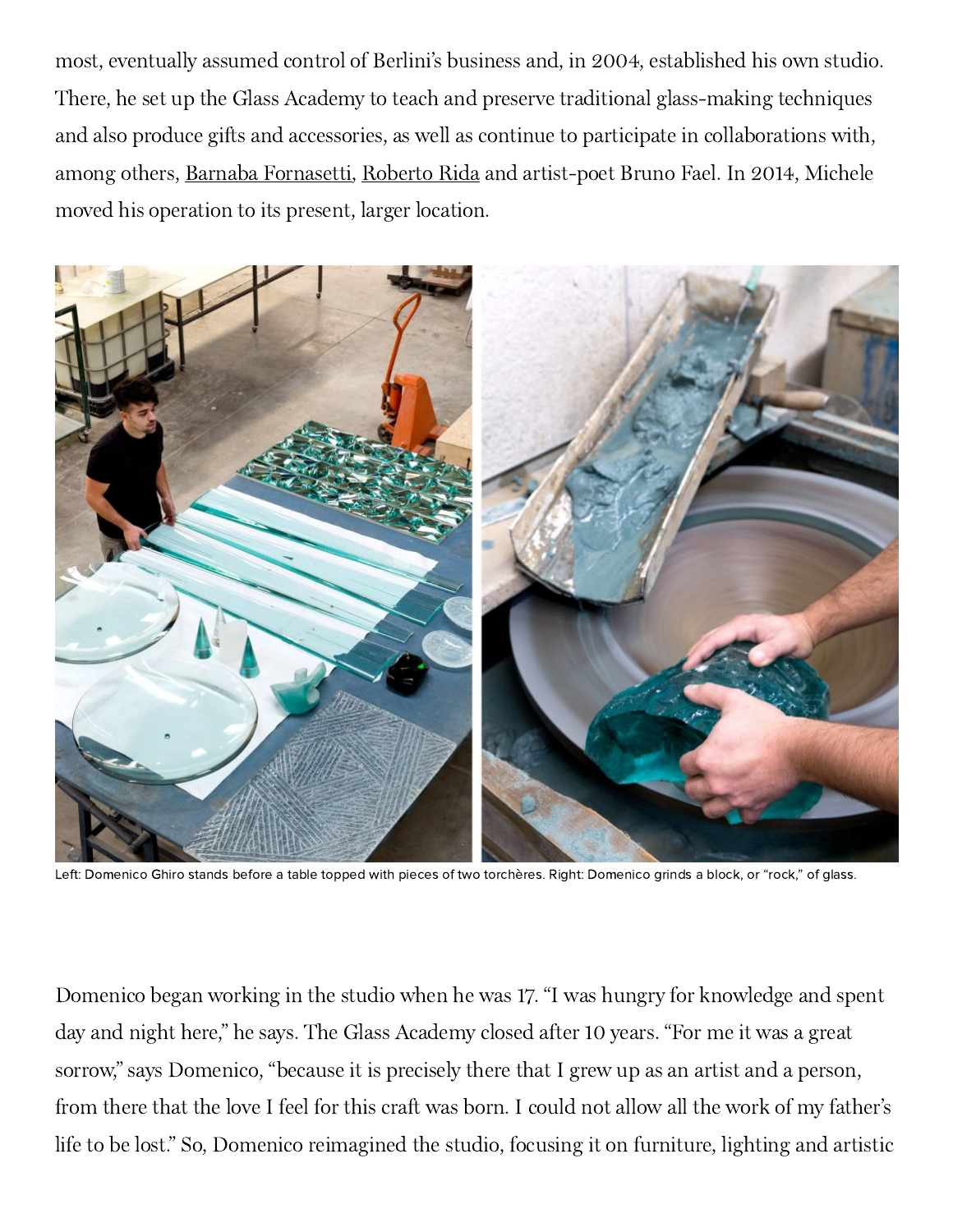commissions created through his more modern lens but leveraging Michele's knowledge and technical mastery. "What survives are the techniques," observes Domenico. "But the designs are all new."

## "I don't come here to work. I come here to have fun and explore." -Domenico Ghiró

Those designs show up in high-end projects, such as a luxury hotel in Dubai; in products developed for other designers and artists; and on 1stdibs, sold through such dealers as [Donzella,](https://www.1stdibs.com/dealers/donzella-ltd/) [Lost City Arts](https://www.1stdibs.com/dealers/lost-city-arts/shop/) and London's [Charles Burnand.](https://www.1stdibs.com/dealers/charles-burnand/) At this year's Salon of Art + Design, in New York, Paul Donzella showed a low table inspired by Mayan architecture. It featured iridescent glass panels hand-carved with fanned patterns and united within a polished brass matrix. "The work done by this studio is like no glass craftsmanship I have seen from any other contemporary glass studio," says the dealer. "While most are focused on blown and cast glass, these guys are doing something totally different and exciting, in many cases repurposing cast-off slag glass. It's impossible to look at one of their pieces and not see all the handwork in it."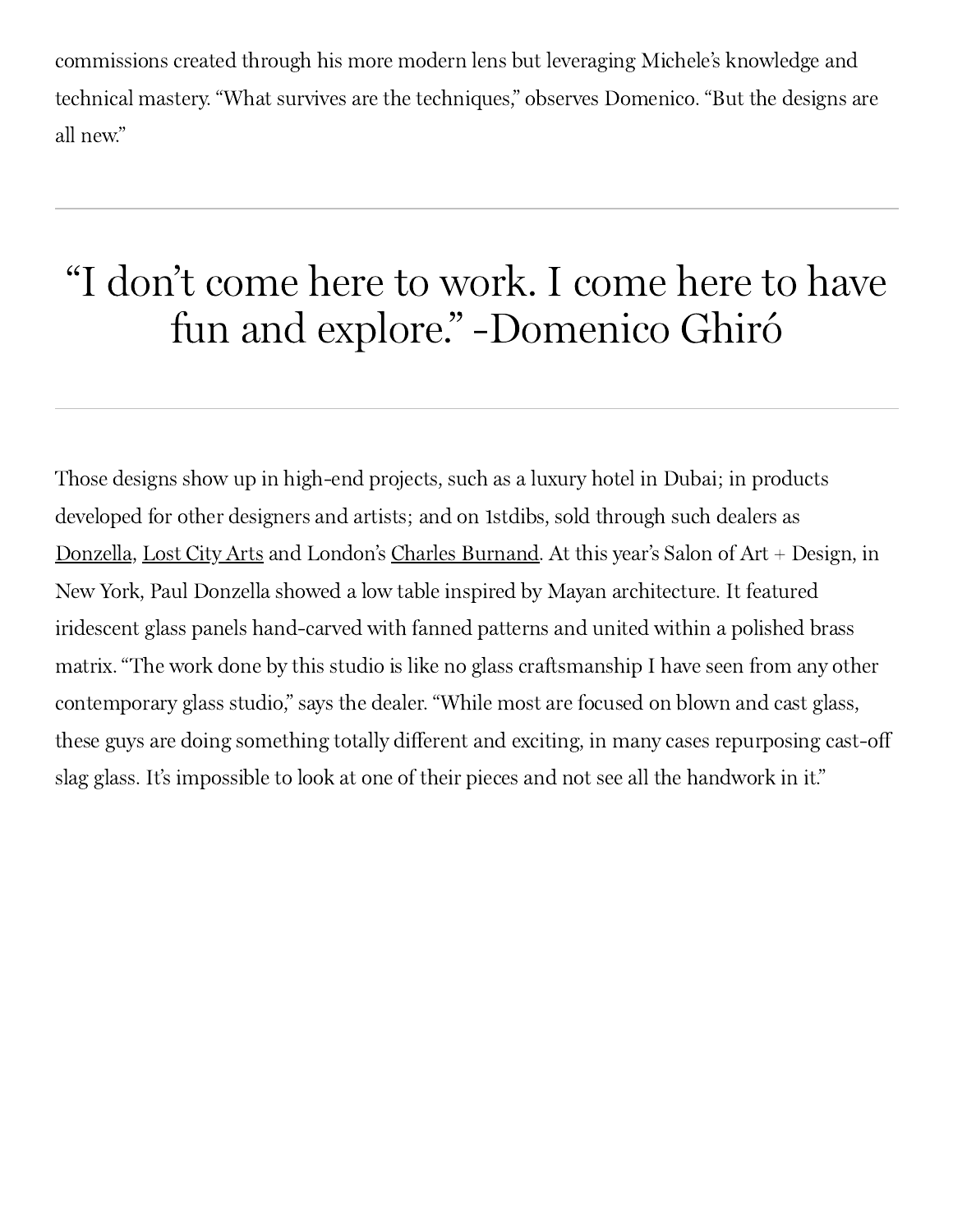

TheGhiró Studio gallery features a variety of works, including a fountain-like piece with six-foot glass panels evoking sprays of water.

A variety of works are on display at Ghiró Studio, including a fountain-like piece with six-foot glass panels evoking sprays of water.

The Ghirós' pieces even adorn personal retreats, like the private chapel in Desio graced by a 240 inch-tall crucifix that Michele designed. They have won several awards, including one for best emerging artist presented in 2014 by the Italian newspaper Corriere della Sera.

Given the fluidity of their work, it is surprising that the Ghirós don't use casting, which facilitates free-form creations. How do they achieve such liquid grace and sensual tactility? "Normally, here, no one enters," Michele says, almost in a whisper, before admitting this reporter into the workshop's inner sanctum. Behind the showroom wall is a row of machines, some dating to the late 1940s, most of which grind and polish glass to different degrees of coarseness and smoothness.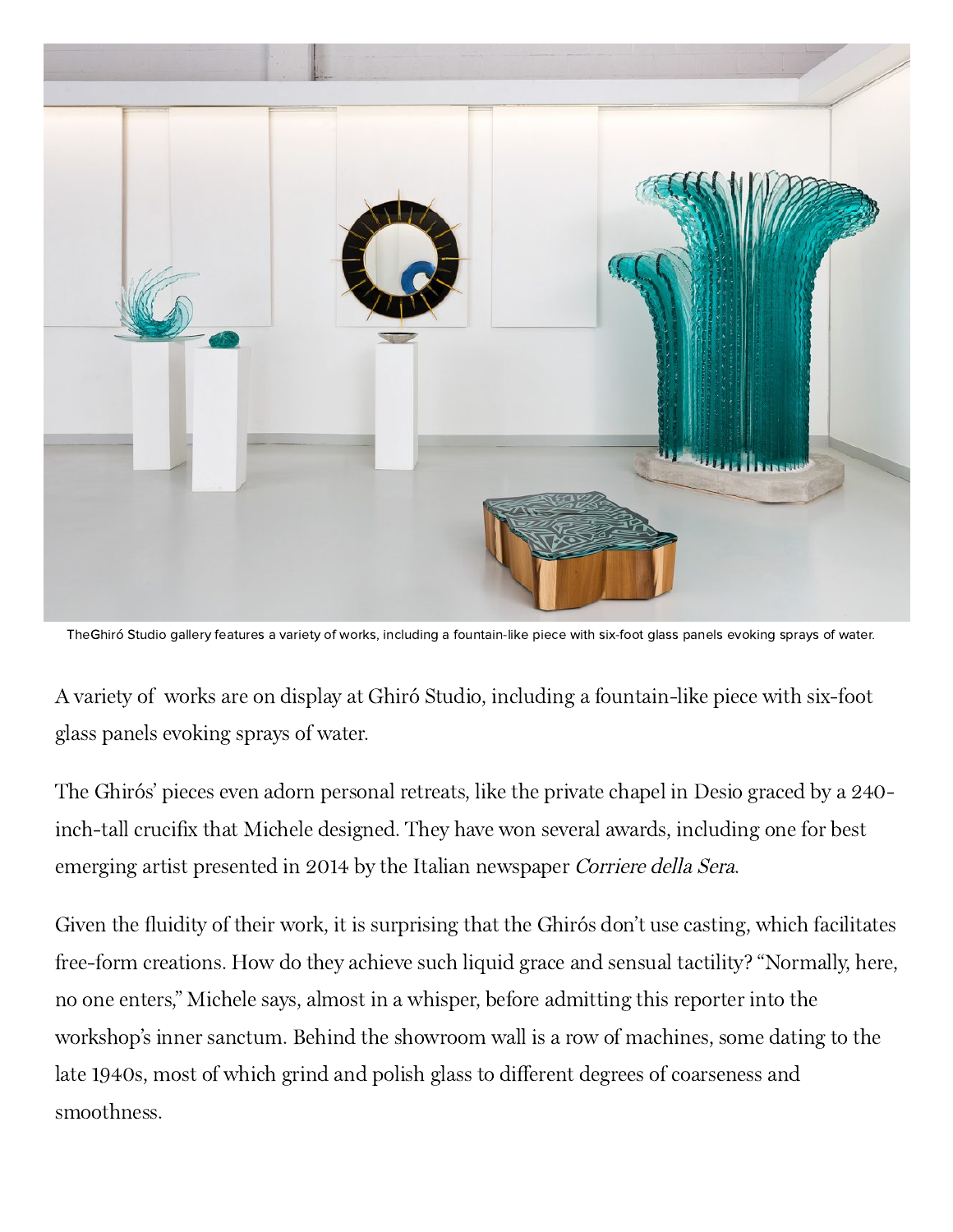

At this year's Salon Art + Design in New York, Donzella featured , which comprises hand-carved glass panels set into brass framing and colored with an iridescent treatment.

The Ghirós work with two types of glass. The first is blocks, or "rocks." This is cooled molten glass that has accumulated at the bottoms of factory kilns and been cut up and removed. The father and son purchase the pieces as a raw material. Then, says Domenico, "I look at the glass and see what it wants to be." Sculptures and functional objects emerge, impossibly, through the old-fashioned use of chisels and hammers. Because the glass is laid down in layers in the kilns, Domenico notes, "you can work on a piece for days before you discover there is a fault or crack. Then, it must be re-formed so it won't break." Another risk arises when grinding the piece to the desired smoothness and polishing it, because, he explains, "you're heating up the glass."

The second type of glass the Ghirós use is old and new slabs, or plate. This is not your run-ofthe-mill window or sliding-door material: Michele and Domenico look for slabs of thicknesses and colors that are rarely produced nowadays. These are cut, the pieces sometimes slumped in an oven to achieve a curved profile, then worked like the block glass — that is, repeatedly ground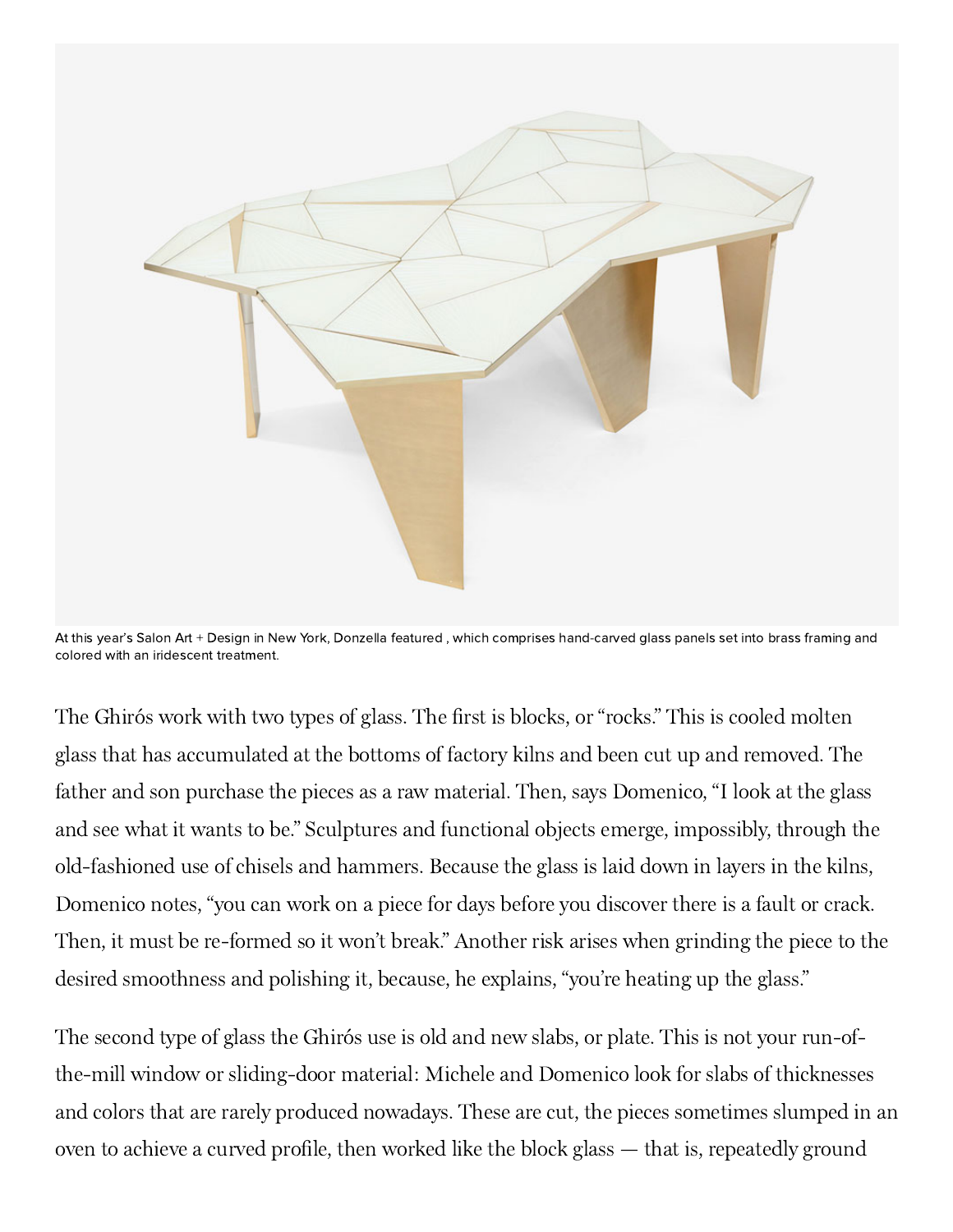and polished. So, the free-form shapes, sinuous turns and sensuous waves of their sculptures, mirrors and other objects are achieved by painstaking carving and grinding rather than by blowing or pouring molten glass into a mold created out of much more easily worked material.



Domenico Ghiró created these brass-and-carved-glass Cenote Sculptural Sconces, shown with the lights both on and off, which featured at Salon Art + Design.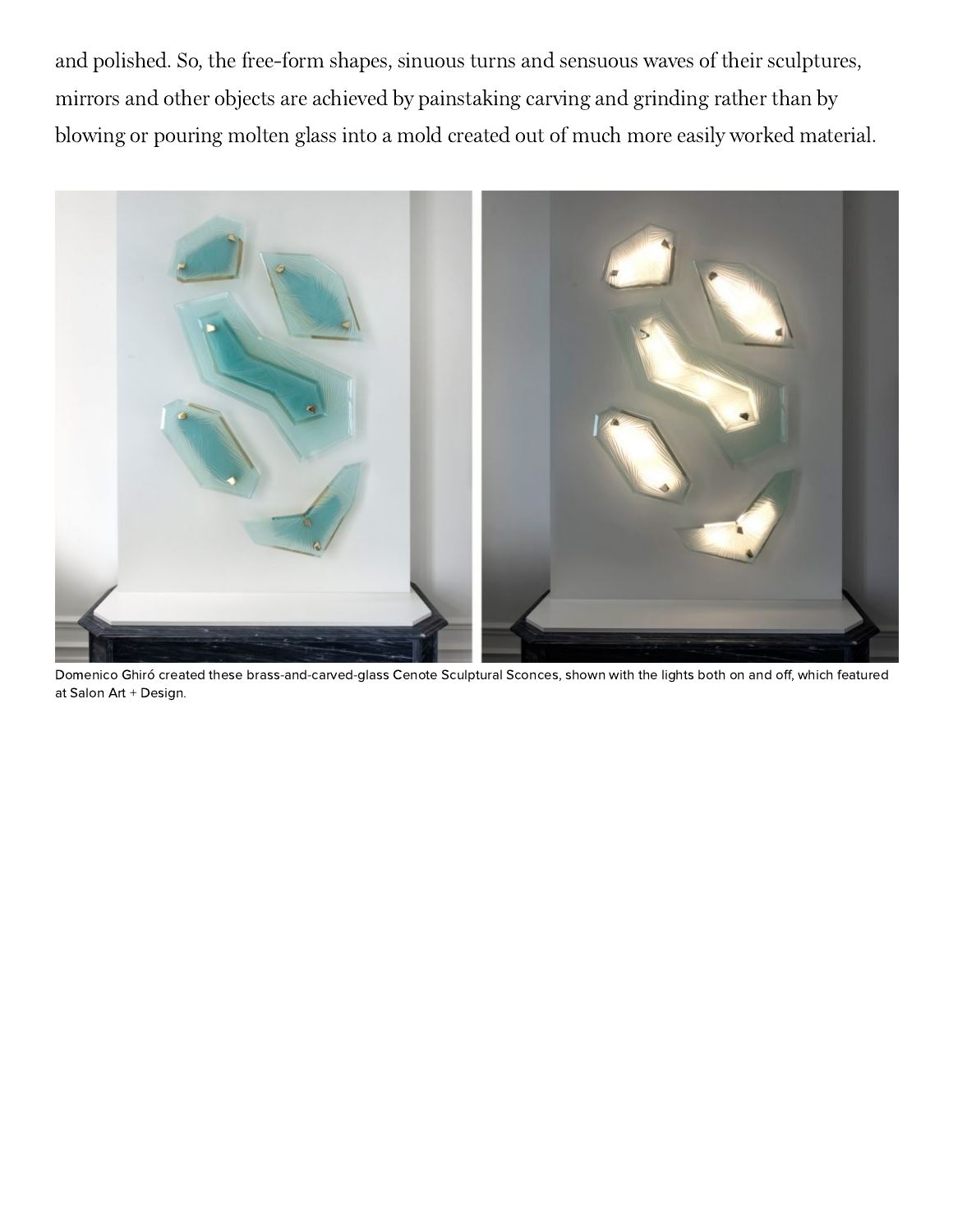

Phillip Thomas deployed a in his room, which was loaned by Donzella, at the 2016 Kips Bay Decorator Show House.

On a table in the workshop are various pieces of two torchères. Each will be composed of two tall sections that taper from a thickness of almost an inch and a half at the base to about half an inch at the top. Precariously balanced atop these will be shallow LED-lit concave glass discs 30 inches in diameter, each weighing about 50 or 60 pounds. The labor required to produce these components is extraordinary. It might take two weeks of bending over a grinding machine with a piece of glass so heavy it must sometimes be held and manipulated against the grinders by four